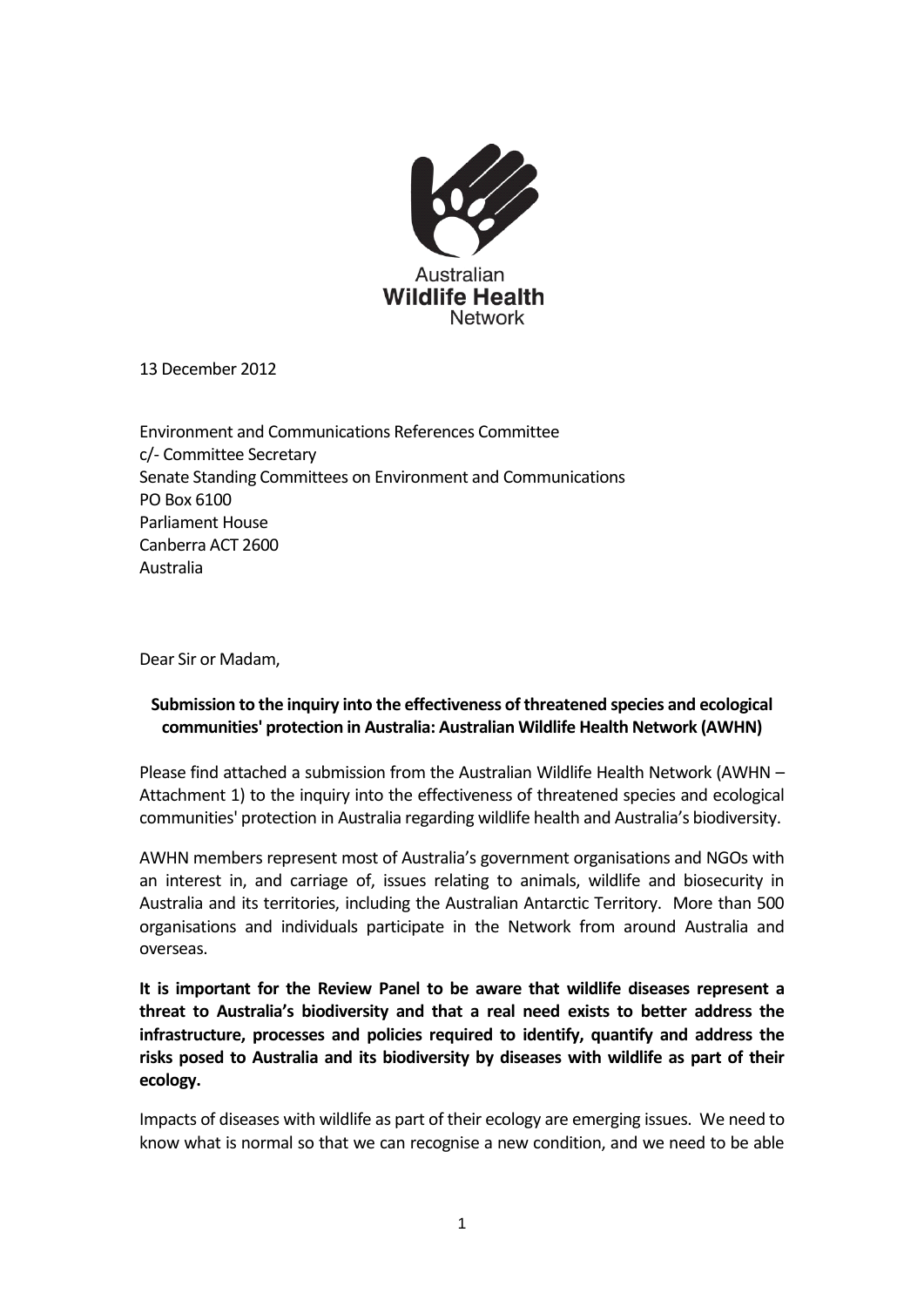to rapidly diagnose, assess and manage disease impacts. Building capacity in this area is an insurance policy. The wildlife disease area is still a frontier area of disease control.

The identification of chytridiomycosis, a disease of amphibians causing extinctions around the world and in Australia took 19 years; identification of Tasmanian Devil Facial Tumour took 10 years – because of this disease there is a real threat that Tasmanian Devils may become extinct in the wild in the next 25 years. Psittacine beak and feather disease and chlamydiosis are two other diseases presenting decision making challenges to the good work of the Orange-bellied parrot recovery team and those working with Koalas. We need to be able to understand these conditions, and the risk posed by disease to threatened species more quickly. Rapid and timely access to information and assessment of risk ultimately improves decision making, efficiency and benefit-cost.

We support and encourage review of the effectiveness of threatened species and ecological communities' protection in Australia. However, we feel that more emphasis needs to be placed on health considerations in threatened populations and a focus should be placed on development of sustainable mechanisms to enable Australia to better address the risks posed to its biodiversity by diseases with wildlife as part of their ecology.

**Australia's wildlife health information system currently operates on a biosecurity framework. The single most important action that would improve the management of wildlife health issues impacting upon biodiversity and threatened species in Australia would be to bring Environment into this framework.** 

**It is also important that research funding agencies and stakeholders initiate a coordinated research program to provide solutions to these issues and integrate it with other current research to improve conservation.** 

Finally, we would also like to state our support for the very good work of the Threatened Species Unit and those working with threatened species at SEWPaC. It is amazing how much they manage to achieve with so few resources. Hopefully the inquiry will also recognise their commitment and give consideration to how they can better be supported in delivering the inquiry's outcomes.

We hope that this submission helps you with this important work and would be happy to discuss it further should you require additional information or clarification.

Best Wishes,

Rupert Woods

Manager, AWHN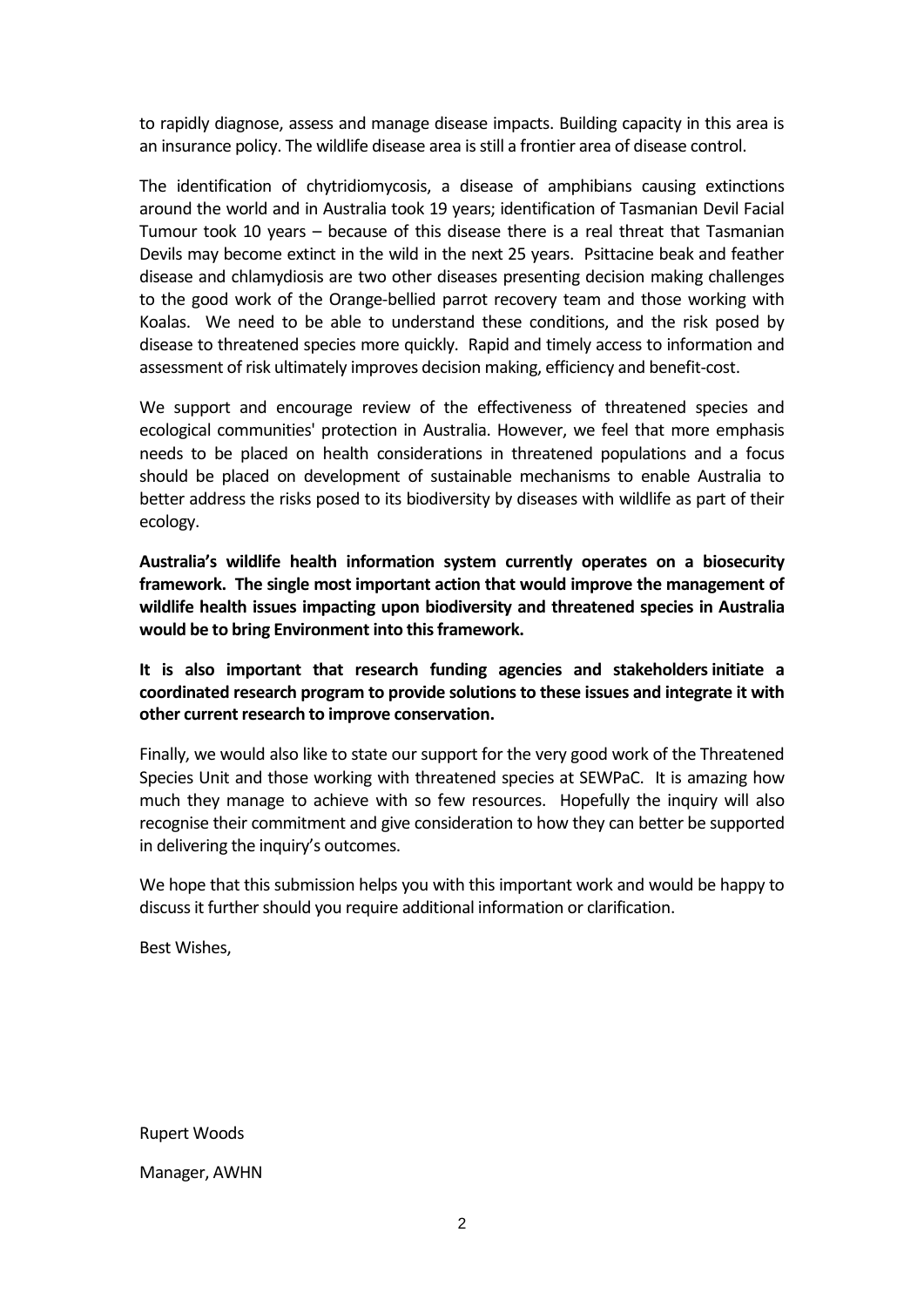# **Submission to the inquiry into the effectiveness of threatened species and ecological communities' protection in Australia: Australian Wildlife Health Network (AWHN)**

## **The importance of wildlife health**

- Wildlife health is an emerging issue worldwide.
- The emergence of diseases is increasing with climate change, people and product movements, land use changes.
- The most common source of emerging diseases is wildlife.
- Wildlife health is a critical part of ecosystem health.
- As populations fragment and decrease in size and range, health and disease become more important influences on population dynamics.
- In small populations, disease can cause significant declines and contribute to extinction.
- Prevention of disease outbreaks is a far more cost-effective method than attempting to control outbreaks or eradicate disease. Australia's national early warning, surveillance system for wildlife health needs to include diseases that may impact on biodiversity. If these diseases slipped through the current systems, the social, economic and environmental impacts would be considerable.
- Diseases with wildlife as part of their ecology are extremely difficult to manage unless they are identified and managed quickly. There is a need to invest in monitoring and increasing capacity for rapid response for wildlife diseases that impact upon biodiversity.
- Without a thorough understanding of the disease status of Australia's wildlife, it is very difficult to make good policy and management decisions as the level of risk is difficult to determine.
- Assessment of risk requires diagnostic capability, which is lacking in Australia for many diseases with wildlife as part of their ecology.
- Australia has international obligations with respect to reporting on wildlife health and it is important to ensure that data is available to support this.

### **The need for Australia's national wildlife health program to include biodiversity**

- Wildlife health is of vital interest to a wide range of stakeholders wildlife health and biodiversity is a nationally important issue.
- There are clear and demonstrated benefits of having biodiversity included in a national wildlife health program.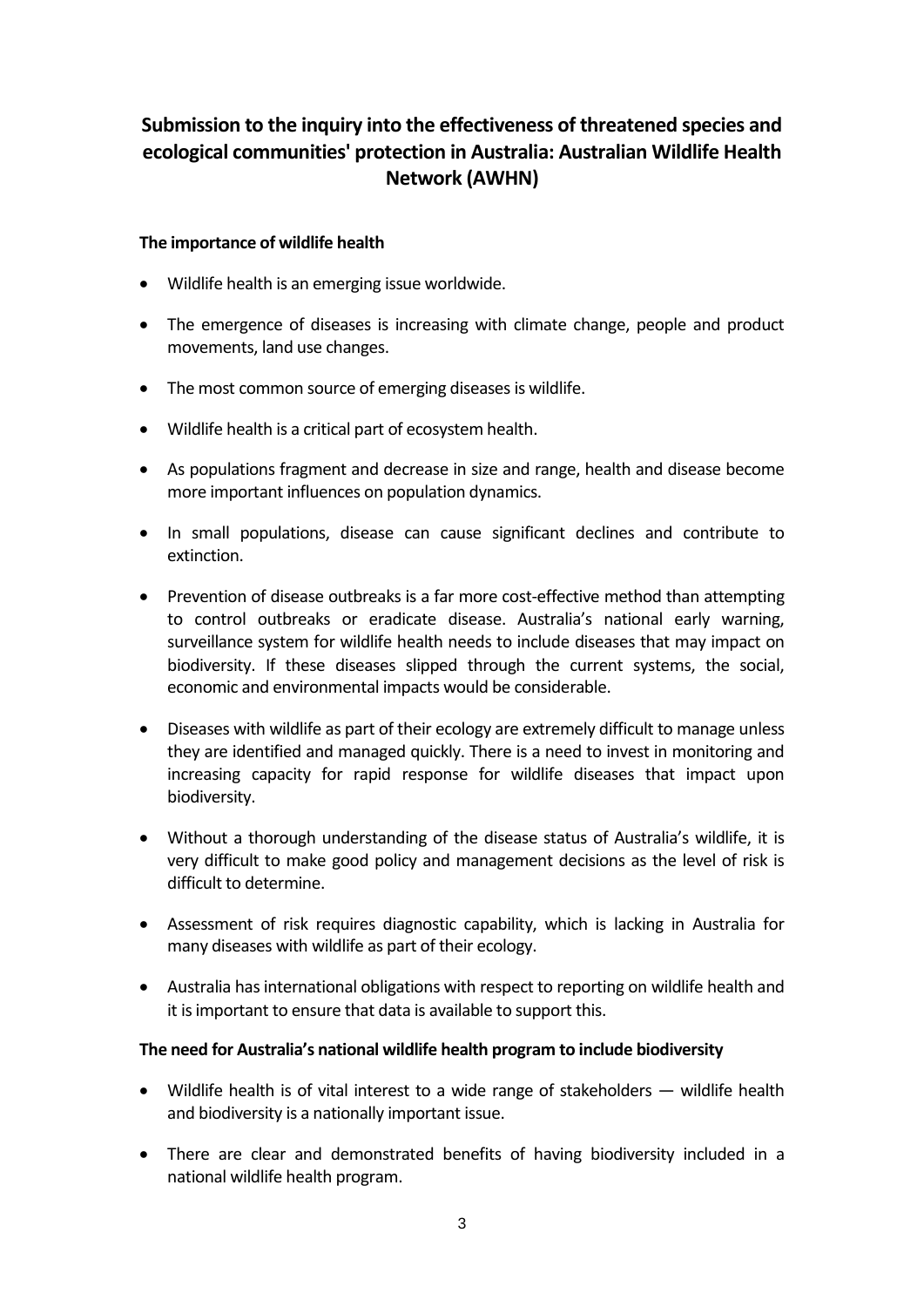- Social conscience and animal welfare are increasingly important drivers of policy and decision making in the wildlife area. It is vital that a science-based capability to generate analysis, intelligence and inform decision making in the biodiversity area is developed.
- It is imperative that Australia's national wildlife health program includes biodiversity.
- Cooperative federalism should be advocated: a whole-of-government collaborative one health approach between public and private agencies that involving states/ territories and private entities in meaningful and practical ways is critical. Existing structures should be utilised and supported.

### **Resourcing and commitment**

 Better funding is required for wildlife disease management to ensure Australia has the capacity to assess and respond appropriately to disease in listed species. Australia has existing systems and capacity to manage wildlife health and has recognised the need to better address wildlife health issues by alignment within current systems. This capacity and capability cannot, however, be realised without long term commitment to improved coordination, cross jurisdictional integration and funding support.

#### **Discussion**

- The Australian Wildlife Health Network (AWHN) framework provides a long term coordinating mechanism and process for identifying and developing an approach to problems in wildlife health. The main issue with wildlife diseases is not that we don't have the capability, or capacity, but more that we are fragmented and our approach ad hoc. More funding is required, however a lot can be done with very little if you are organised, there is a plan and coordination is good. This is what AWHN tries to achieve. The aim is not to take over or do things that others can do better but more to try to ensure that we have a coordinated and logical stepwise approach to identifying, prioritising and addressing problems.
- What AWHN has done within a biosecurity framework is very applicable to the biosecurity space needs. It wouldn't be difficult to try to utilise the framework that has already been built to help address some of the issues that the environment agencies have in the wildlife health area (coordination, information management, data capture and analysis).
- The immediate need is for a better process to identify health issues that impact upon wildlife biodiversity (especially threatened species), assess and prioritise risk, and then develop, decide upon and implement the management options (and determine how we measure success). The biggest priority is currently for those diseases that can impact upon biodioversity that are listed as key threatening processes under the legislation (beak and feather disease, Tasmanian Devil facial tumour disease and chytridiomycosis).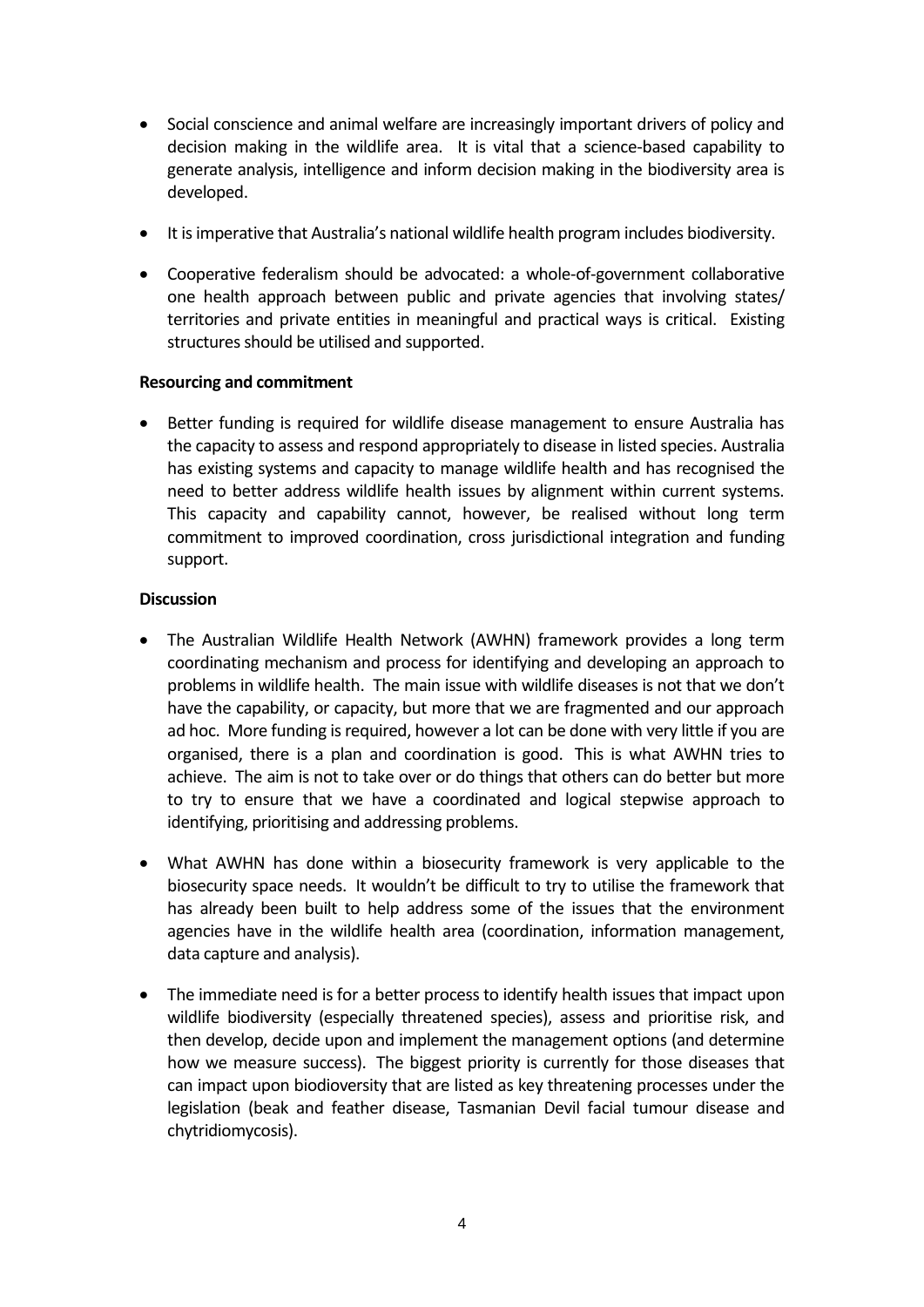**The way forward**

**Australia's wildlife health information system currently operates on a biosecurity framework. The single most important action that would improve the management of wildlife health issues impacting upon biodiversity and threatened species in Australia would be to bring Environment into this framework.**

**Research funding agencies and stakeholders need to initiate a coordinated research program to provide solutions to these issues and integrate it with other current research to directly improve conservation, but also provide the underpinning framework required to identify priorities and key research areas for the future.** 

**Better support for wildlife health issues impacting upon biodiversity in Australia's wildlife health system would:** 

**1) Improve the effectiveness of the current limited passive surveillance system for wildlife health and increase Australia's capacity for targeted surveillance in listed species.**

**2) Ensure that Australia has excellent ability to promptly investigate major wildlife incidents of concern to biodiversity and mount an effective response.**

**3) Investigate and undertake research into on-going or potential impacts that wildlife disease may have on biodiversity.**

**4) Provide sound information to underpin assessment of risk and decision making in this area of Australia's threatened species arrangements.**